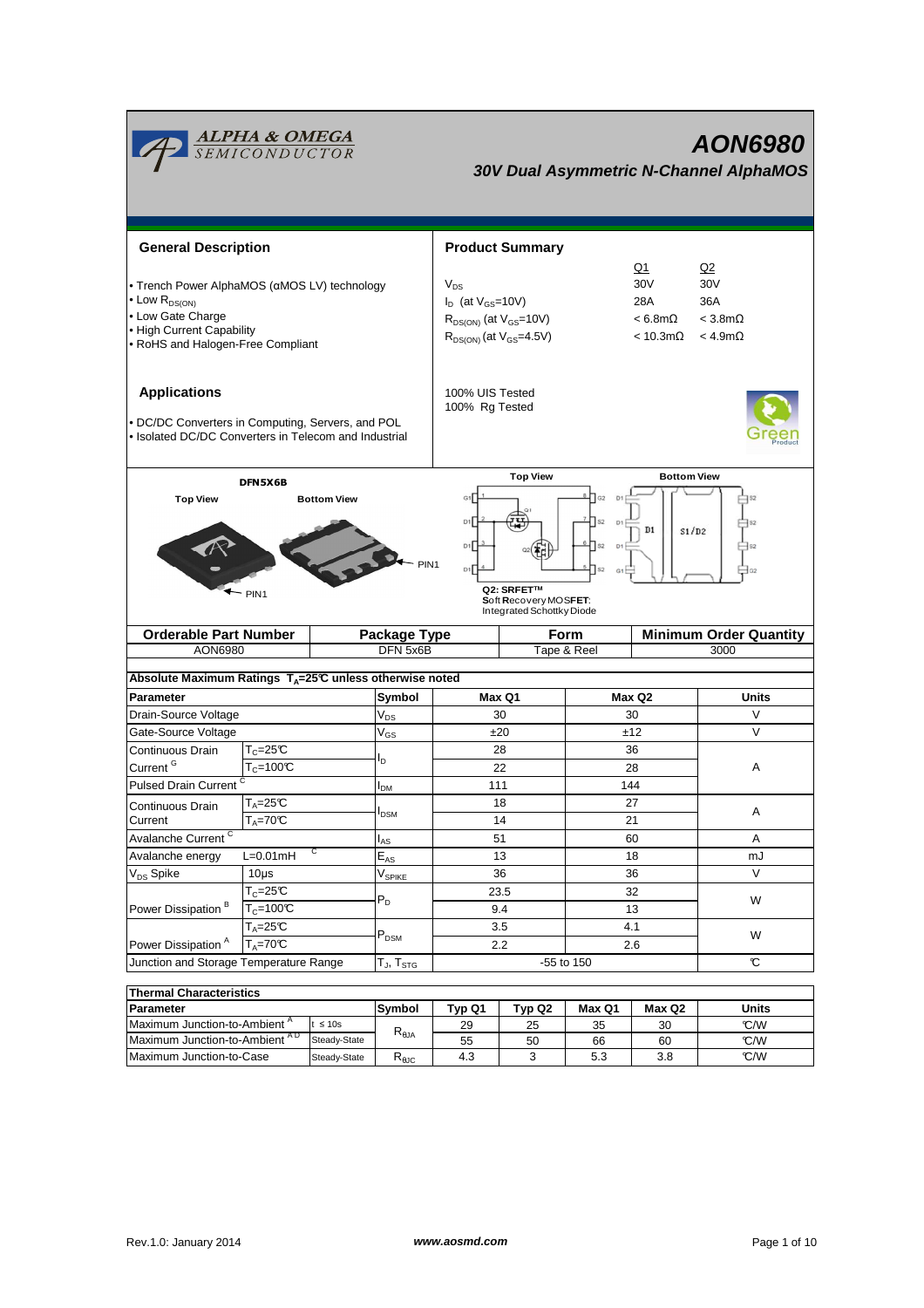

#### **Q1 Electrical Characteristics (TJ=25°C unless otherwise noted)**

| Symbol                                 | <b>Parameter</b>                                   | <b>Conditions</b>                                                                           |                       | Min | <b>Typ</b> | <b>Max</b> | <b>Units</b> |  |  |  |  |  |
|----------------------------------------|----------------------------------------------------|---------------------------------------------------------------------------------------------|-----------------------|-----|------------|------------|--------------|--|--|--|--|--|
| <b>STATIC PARAMETERS</b>               |                                                    |                                                                                             |                       |     |            |            |              |  |  |  |  |  |
| <b>BV<sub>DSS</sub></b>                | Drain-Source Breakdown Voltage                     | $I_D = 250$ uA, $V_{GS} = 0V$                                                               |                       | 30  |            |            | V            |  |  |  |  |  |
| $I_{DSS}$                              | Zero Gate Voltage Drain Current                    | $V_{DS} = 30V$ , $V_{GS} = 0V$                                                              |                       |     |            | 1          |              |  |  |  |  |  |
|                                        |                                                    |                                                                                             | $T_{J} = 55^{\circ}C$ |     |            | 5          | μA           |  |  |  |  |  |
| $I_{GSS}$                              | Gate-Body leakage current                          | $V_{DS} = 0V$ , $V_{GS} = \pm 20V$                                                          |                       |     |            | ±100       | nA           |  |  |  |  |  |
| $\mathsf{V}_{\mathsf{GS(th)}}$         | Gate Threshold Voltage                             | $V_{DS} = V_{GS}$ , $I_D = 250 \mu A$                                                       |                       | 1.4 | 1.8        | 2.2        | V            |  |  |  |  |  |
| $R_{DS(ON)}$                           | Static Drain-Source On-Resistance                  | $V_{GS}$ =10V, $I_D$ =20A                                                                   |                       |     | 5.6        | 6.8        | $m\Omega$    |  |  |  |  |  |
|                                        |                                                    |                                                                                             | $T_{\rm J}$ =125°C    |     | 8          | 9.6        |              |  |  |  |  |  |
|                                        |                                                    | $V_{GS} = 4.5V$ , $I_D = 20A$                                                               |                       |     | 8.2        | 10.3       | $m\Omega$    |  |  |  |  |  |
| $g_{FS}$                               | <b>Forward Transconductance</b>                    | $V_{DS}=5V$ , $I_D=20A$                                                                     |                       |     | 71         |            | S            |  |  |  |  |  |
| $V_{SD}$                               | Diode Forward Voltage                              | $IS=1A, VGS=0V$                                                                             |                       |     | 0.7        | 1          | $\vee$       |  |  |  |  |  |
| $I_{\rm S}$                            | Maximum Body-Diode Continuous Current <sup>G</sup> |                                                                                             |                       |     |            | 28         | A            |  |  |  |  |  |
|                                        | <b>DYNAMIC PARAMETERS</b>                          |                                                                                             |                       |     |            |            |              |  |  |  |  |  |
| $C_{\hbox{\scriptsize{iss}}}$          | Input Capacitance                                  | $V_{GS}$ =0V, $V_{DS}$ =15V, f=1MHz<br>$f=1$ MHz                                            |                       |     | 1095       |            | рF           |  |  |  |  |  |
| $C_{\rm oss}$                          | <b>Output Capacitance</b>                          |                                                                                             |                       |     | 270        |            | рF           |  |  |  |  |  |
| $C_{\text{rss}}$                       | Reverse Transfer Capacitance                       |                                                                                             |                       |     | 28         |            | рF           |  |  |  |  |  |
| $R_{g}$                                | Gate resistance                                    |                                                                                             |                       | 0.1 | 0.5        | 1          | Ω            |  |  |  |  |  |
|                                        | <b>SWITCHING PARAMETERS</b>                        |                                                                                             |                       |     |            |            |              |  |  |  |  |  |
| $Q_q(10V)$                             | <b>Total Gate Charge</b>                           | $V_{GS}$ =10V, $V_{DS}$ =15V, $I_{D}$ =20A                                                  |                       |     | 14.6       | 22         | nC           |  |  |  |  |  |
| $Q_g(4.5V)$                            | <b>Total Gate Charge</b>                           |                                                                                             |                       |     | 6.4        | 10         | nC           |  |  |  |  |  |
| $Q_{qs}$                               | Gate Source Charge                                 |                                                                                             |                       |     | 3.4        |            | nC           |  |  |  |  |  |
| $\mathsf{Q}_{\underline{\mathsf{gd}}}$ | Gate Drain Charge                                  |                                                                                             |                       |     | 2          |            | nC           |  |  |  |  |  |
| $t_{D(0n)}$                            | Turn-On DelayTime                                  | $V_{GS}$ =10V, $V_{DS}$ =15V, R <sub>1</sub> =0.75 $\Omega$ ,<br>$R_{\text{GEN}} = 3\Omega$ |                       |     | 8          |            | ns           |  |  |  |  |  |
| $t_r$                                  | Turn-On Rise Time                                  |                                                                                             |                       |     | 15.2       |            | ns           |  |  |  |  |  |
| $t_{D(off)}$                           | Turn-Off DelayTime                                 |                                                                                             |                       |     | 17.2       |            | ns           |  |  |  |  |  |
| $\mathbf{t}_\text{f}$                  | <b>Turn-Off Fall Time</b>                          |                                                                                             |                       |     | 2.4        |            | ns           |  |  |  |  |  |
| $t_{\rm ff}$                           | Body Diode Reverse Recovery Time                   | $I_F = 20A$ , dl/dt=500A/ $\mu$ s                                                           |                       |     | 11         |            | ns           |  |  |  |  |  |
| $Q_{rr}$                               | Body Diode Reverse Recovery Charge                 | $I_F = 20A$ , dl/dt=500A/us                                                                 |                       |     | 24         |            | nC           |  |  |  |  |  |

A. The value of R<sub>θJA</sub> is measured with the device mounted on 1in<sup>2</sup> FR-4 board with 2oz. Copper, in a still air environment with T<sub>A</sub> =25°C. The Power dissipation P<sub>DSM</sub> is based on R <sub>0JA</sub> t≤ 10s and the maximum allowed junction temperature of 150°C. The value in any given application depends on

the user's specific board design.<br>B. The power dissipation P<sub>D</sub> is based on T<sub>JMAX)</sub>=150° C, using junction-to-case thermal resistance, and is more useful in setting the upper<br>dissipation limit for cases where additional h

D. The  $R_{\theta J\text{A}}$  is the sum of the thermal impedance from junction to case  $R_{\theta J\text{C}}$  and case to ambient.

E. The static characteristics in Figures 1 to 6 are obtained using <300us pulses, duty cycle 0.5% max.

F. These curves are based on the junction-to-case thermal impedance which is measured with the device mounted to a large heatsink, assuming a maximum junction temperature of  $T_{J(MAX)}$ =150°C. The SOA curve provides a single pulse rating.

G. The maximum current rating is package limited.

H. These tests are performed with the device mounted on 1 in<sup>2</sup> FR-4 board with 2oz. Copper, in a still air environment with T<sub>A</sub>=25°C.

THIS PRODUCT HAS BEEN DESIGNED AND QUALIFIED FOR THE CONSUMER MARKET. APPLICATIONS OR USES AS CRITICAL COMPONENTS IN LIFE SUPPORT DEVICES OR SYSTEMS ARE NOT AUTHORIZED. AOS DOES NOT ASSUME ANY LIABILITY ARISING OUT OF SUCH APPLICATIONS OR USES OF ITS PRODUCTS. AOS RESERVES THE RIGHT TO IMPROVE PRODUCT DESIGN, FUNCTIONS AND RELIABILITY WITHOUT NOTICE.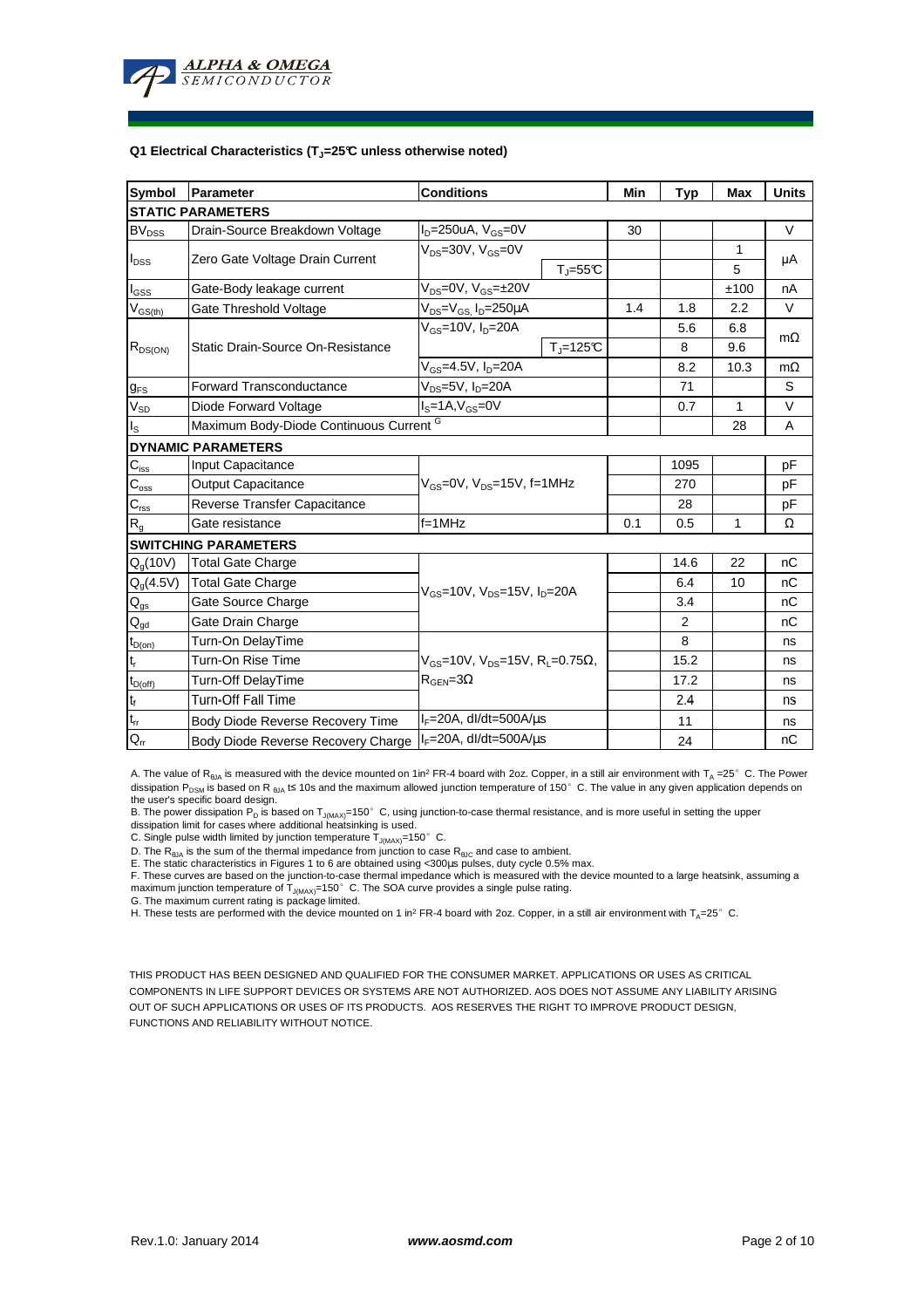**ALPHA & OMEGA SEMICONDUCTOR** 

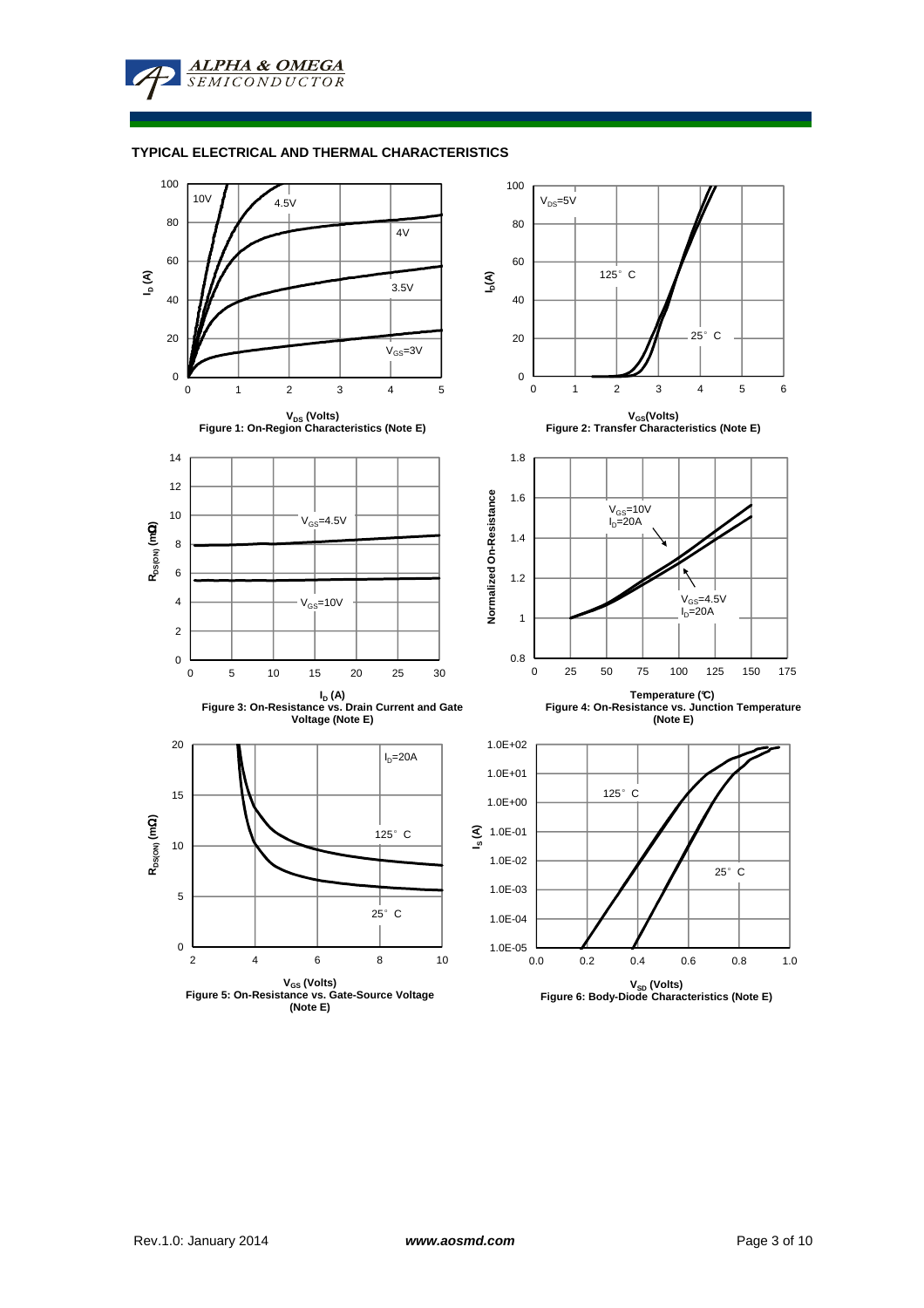

# **TYPICAL ELECTRICAL AND THERMAL CHARACTERISTICS**



**Pulse Width (s) Figure 11: Normalized Maximum Transient Thermal Impedance (Note F)**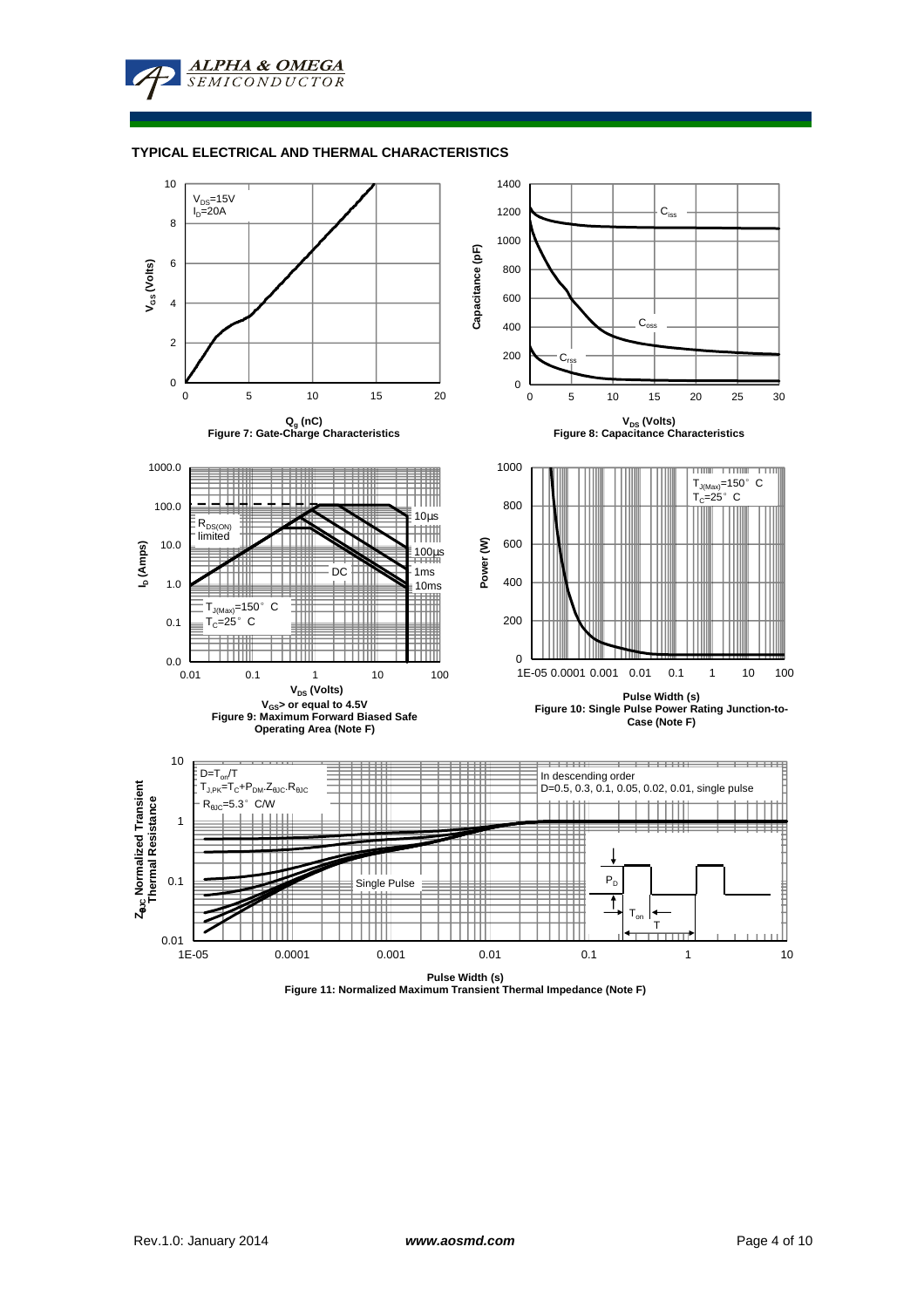







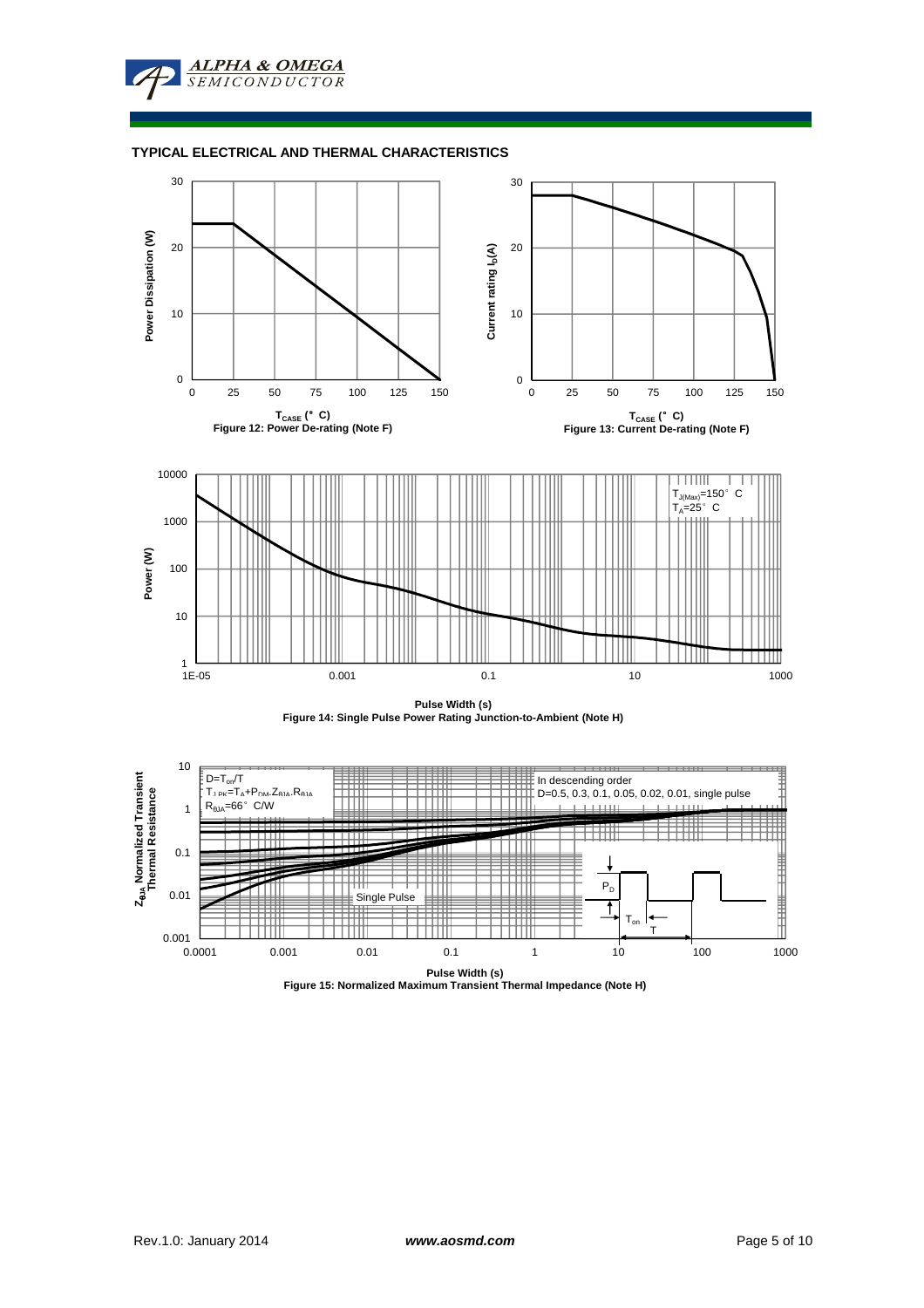

#### **Q2 Electrical Characteristics (TJ=25°C unless otherwise noted)**

| Symbol                         | <b>Parameter</b>                        | <b>Conditions</b>                                                                         |                     | Min | <b>Typ</b> | <b>Max</b> | <b>Units</b> |  |  |  |  |
|--------------------------------|-----------------------------------------|-------------------------------------------------------------------------------------------|---------------------|-----|------------|------------|--------------|--|--|--|--|
| <b>STATIC PARAMETERS</b>       |                                         |                                                                                           |                     |     |            |            |              |  |  |  |  |
| <b>BV<sub>DSS</sub></b>        | Drain-Source Breakdown Voltage          | $I_D=10$ mA, $V_{GS}=0V$                                                                  |                     | 30  |            |            | V            |  |  |  |  |
| $I_{DSS}$                      | Zero Gate Voltage Drain Current         | $V_{DS} = 30V$ , $V_{GS} = 0V$                                                            |                     |     |            | 0.5        |              |  |  |  |  |
|                                |                                         |                                                                                           | $T_J = 55^{\circ}C$ |     |            | 100        | mA           |  |  |  |  |
| $I_{GSS}$                      | Gate-Body leakage current               | $V_{DS} = 0V$ , $V_{GS} = \pm 12V$                                                        |                     |     |            | ±100       | nA           |  |  |  |  |
| $\mathsf{V}_{\mathsf{GS(th)}}$ | Gate Threshold Voltage                  | $V_{DS} = V_{GS}$ , $I_D = 250 \mu A$                                                     |                     | 1.2 | 1.6        | 2          | V            |  |  |  |  |
| $R_{DS(ON)}$                   | Static Drain-Source On-Resistance       | $V_{GS}$ =10V, $I_D$ =20A                                                                 |                     |     | 3.1        | 3.8        |              |  |  |  |  |
|                                |                                         |                                                                                           | $T_{\rm J}$ =125°C  |     | 4.2        | 5.1        | $m\Omega$    |  |  |  |  |
|                                |                                         | $V_{GS} = 4.5V, I_D = 20A$                                                                |                     |     | 3.9        | 4.9        | $m\Omega$    |  |  |  |  |
| $g_{FS}$                       | <b>Forward Transconductance</b>         | $V_{DS}=5V$ , $I_D=20A$                                                                   |                     |     | 160        |            | S            |  |  |  |  |
| $V_{SD}$                       | Diode Forward Voltage                   | $I_S = 1A, V_{GS} = 0V$                                                                   |                     |     | 0.44       | 0.6        | V            |  |  |  |  |
| $I_{\rm S}$                    | Maximum Body-Diode Continuous Current G |                                                                                           |                     |     |            | 36         | A            |  |  |  |  |
|                                | <b>DYNAMIC PARAMETERS</b>               |                                                                                           |                     |     |            |            |              |  |  |  |  |
| $\mathbf{C}_{\text{iss}}$      | Input Capacitance                       | $V_{GS}$ =0V, $V_{DS}$ =15V, f=1MHz                                                       |                     |     | 3440       |            | pF           |  |  |  |  |
| $C_{\underline{\text{oss}}}$   | <b>Output Capacitance</b>               |                                                                                           |                     |     | 515        |            | рF           |  |  |  |  |
| $\mathbf{C}_{\text{rss}}$      | Reverse Transfer Capacitance            |                                                                                           |                     |     | 60         |            | рF           |  |  |  |  |
| $R_{g}$                        | Gate resistance                         | $f=1$ MHz                                                                                 |                     | 0.3 | 0.7        | 1.1        | Ω            |  |  |  |  |
|                                | <b>SWITCHING PARAMETERS</b>             |                                                                                           |                     |     |            |            |              |  |  |  |  |
| $Q_q(10V)$                     | <b>Total Gate Charge</b>                | $V_{GS}$ =10V, $V_{DS}$ =15V, $I_{D}$ =20A                                                |                     |     | 51         | 70         | nC           |  |  |  |  |
| $Q_g(4.5V)$                    | <b>Total Gate Charge</b>                |                                                                                           |                     |     | 21         | 30         | nC           |  |  |  |  |
| $Q_{gs}$                       | Gate Source Charge                      |                                                                                           |                     |     | 8.7        |            | nC           |  |  |  |  |
| $Q_{gd}$                       | Gate Drain Charge                       |                                                                                           |                     |     | 3.7        |            | nC           |  |  |  |  |
| $t_{D(on)}$                    | Turn-On DelayTime                       |                                                                                           |                     |     | 8.5        |            | ns           |  |  |  |  |
| $t_r$                          | Turn-On Rise Time                       | $V_{GS}$ =10V, V <sub>DS</sub> =15V, R <sub>L</sub> =0.75Ω,<br>$R_{\text{GEN}} = 3\Omega$ |                     |     | 3          |            | ns           |  |  |  |  |
| $t_{D(off)}$                   | Turn-Off DelayTime                      |                                                                                           |                     |     | 34         |            | ns           |  |  |  |  |
| $\mathbf{t}_\text{f}$          | <b>Turn-Off Fall Time</b>               |                                                                                           |                     |     | 3          |            | ns           |  |  |  |  |
| $\mathfrak{t}_{\text{rr}}$     | Body Diode Reverse Recovery Time        | $I_F = 20A$ , dl/dt=500A/ $\mu$ s                                                         |                     |     | 15.7       |            | ns           |  |  |  |  |
| $Q_{rr}$                       | Body Diode Reverse Recovery Charge      | $I_F = 20A$ , dl/dt=500A/us                                                               |                     |     | 31.8       |            | nC           |  |  |  |  |

A. The value of R<sub>θJA</sub> is measured with the device mounted on 1in<sup>2</sup> FR-4 board with 2oz. Copper, in a still air environment with T<sub>A</sub> =25°C. The Power dissipation P<sub>DSM</sub> is based on R <sub>0JA</sub> t≤ 10s and the maximum allowed junction temperature of 150°C. The value in any given application depends on

the user's specific board design.<br>B. The power dissipation P<sub>D</sub> is based on T<sub>JMAX)</sub>=150° C, using junction-to-case thermal resistance, and is more useful in setting the upper<br>dissipation limit for cases where additional h

D. The  $R_{\theta J\text{A}}$  is the sum of the thermal impedance from junction to case  $R_{\theta J\text{C}}$  and case to ambient.

E. The static characteristics in Figures 1 to 6 are obtained using <300us pulses, duty cycle 0.5% max.

F. These curves are based on the junction-to-case thermal impedance which is measured with the device mounted to a large heatsink, assuming a maximum junction temperature of  $T_{J(MAX)}$ =150°C. The SOA curve provides a single pulse rating.

G. The maximum current rating is package limited.

H. These tests are performed with the device mounted on 1 in<sup>2</sup> FR-4 board with 2oz. Copper, in a still air environment with T<sub>A</sub>=25°C.

THIS PRODUCT HAS BEEN DESIGNED AND QUALIFIED FOR THE CONSUMER MARKET. APPLICATIONS OR USES AS CRITICAL COMPONENTS IN LIFE SUPPORT DEVICES OR SYSTEMS ARE NOT AUTHORIZED. AOS DOES NOT ASSUME ANY LIABILITY ARISING OUT OF SUCH APPLICATIONS OR USES OF ITS PRODUCTS. AOS RESERVES THE RIGHT TO IMPROVE PRODUCT DESIGN, FUNCTIONS AND RELIABILITY WITHOUT NOTICE.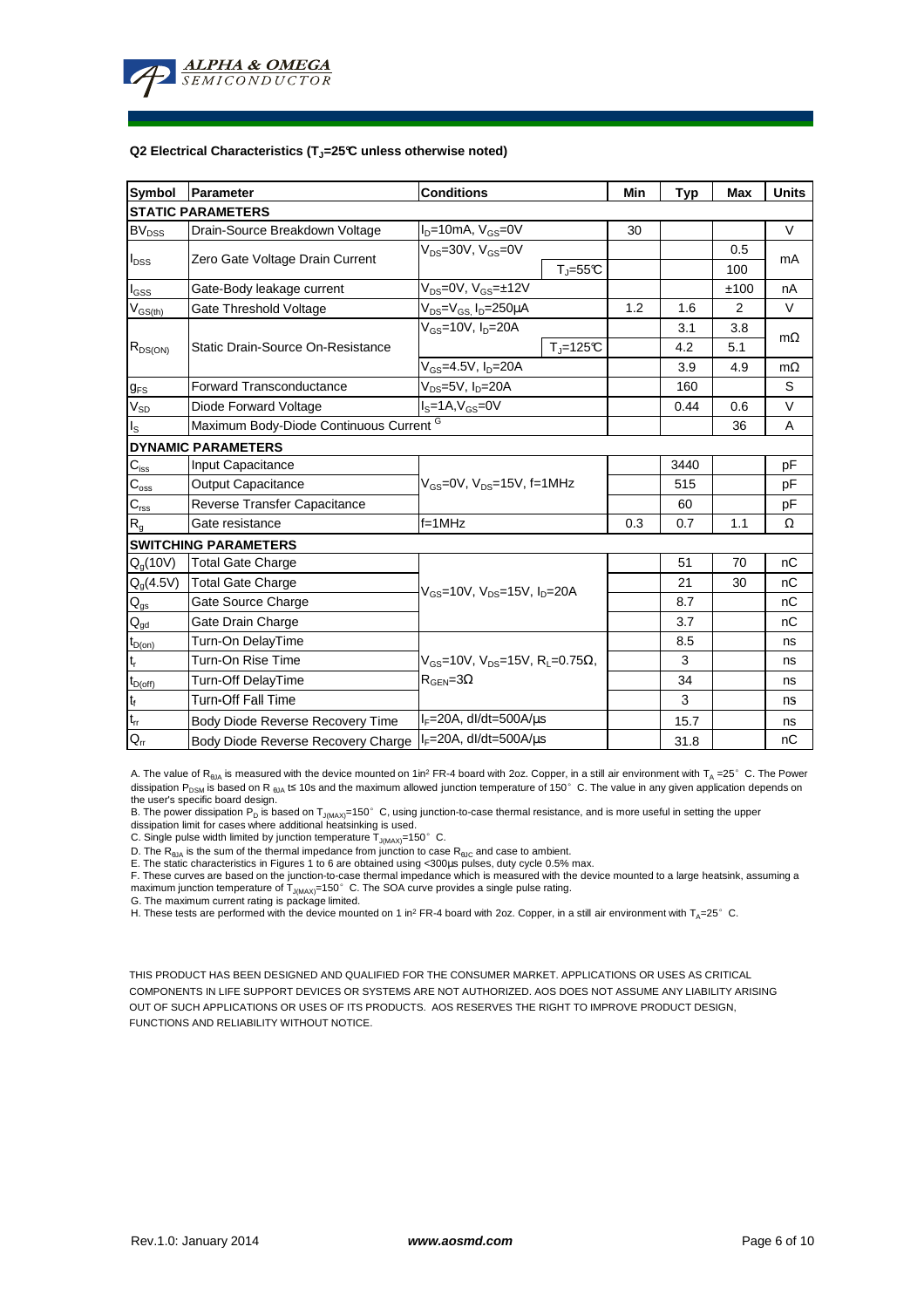**ALPHA & OMEGA SEMICONDUCTOR** 

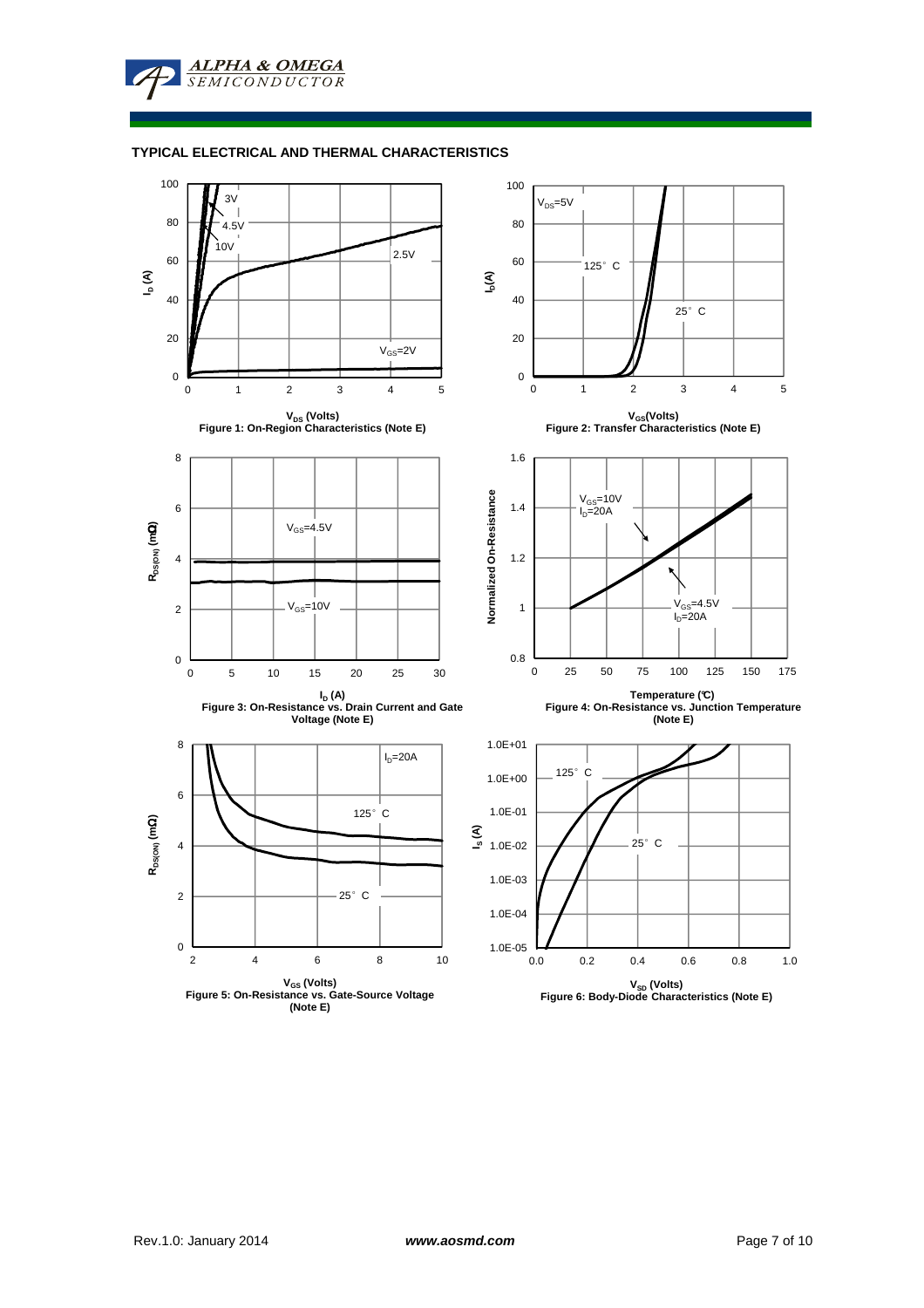**ALPHA & OMEGA**  $SFMICONDIICTOR$ 

### **TYPICAL ELECTRICAL AND THERMAL CHARACTERISTICS**



**Pulse Width (s) Figure 11: Normalized Maximum Transient Thermal Impedance (Note F)**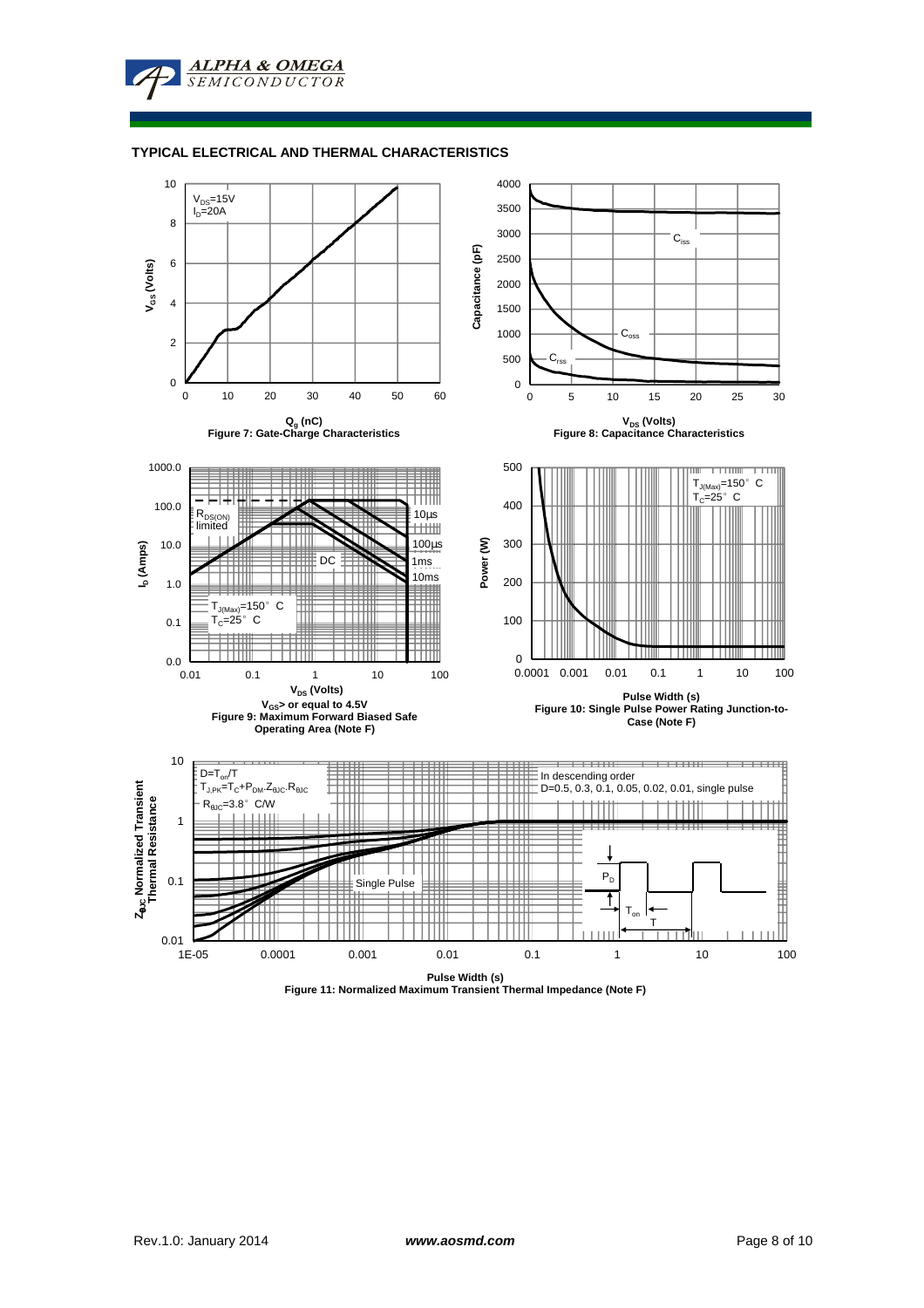